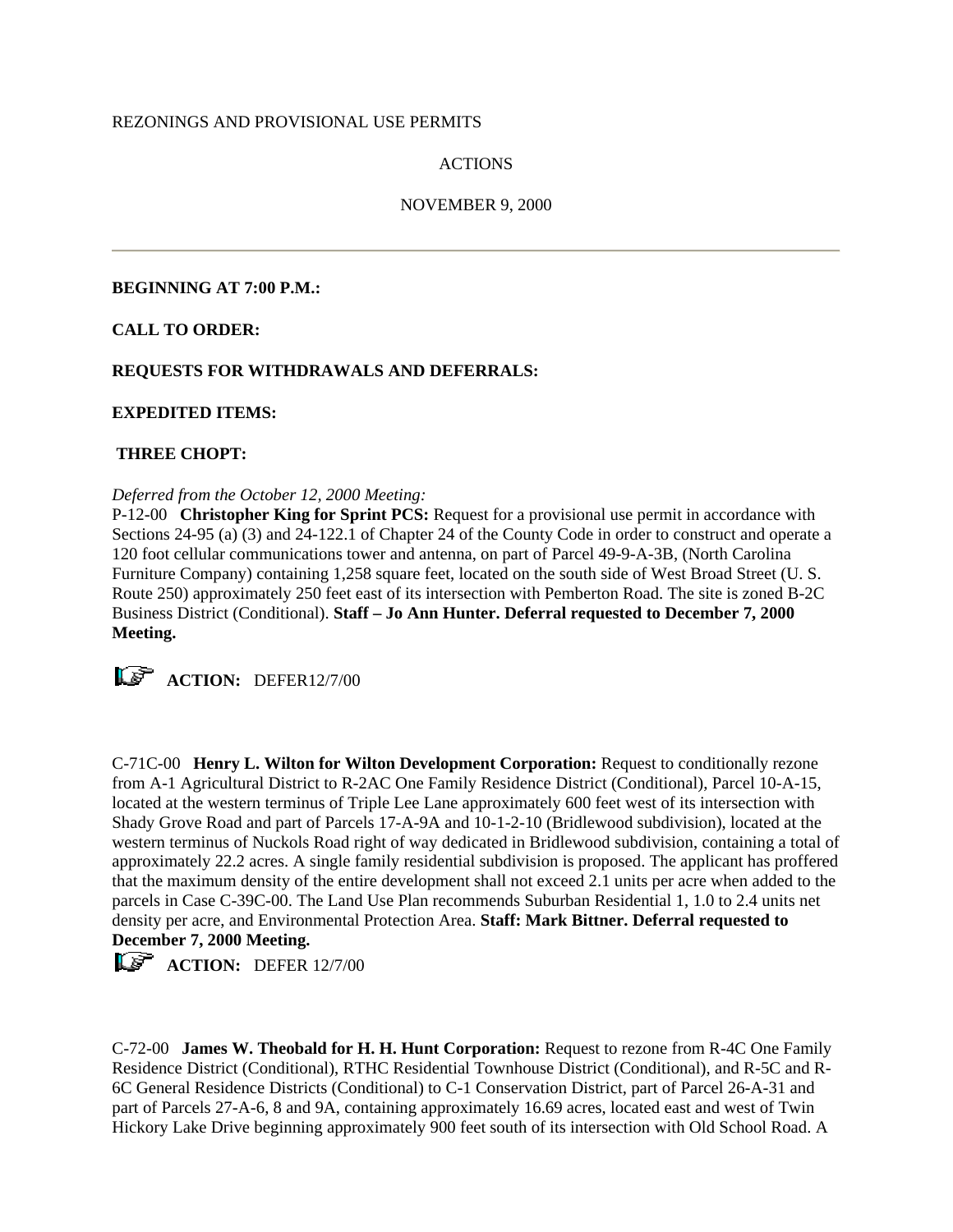conservation area is proposed. The Land Use Plan recommends Suburban Residential 2, 2.4 to 3.4 units net density per acre and Environmental Protection Area. **Staff: Lee Householder. Expedited Agenda requested.**



C-73C-00 **Neil P. Farmer for Wilbrook, LLC:** Request to conditionally rezone from A-1 Agricultural District and R-3 One Family Residence District to R-3C One Family Residence District (Conditional) Parcels 29-A-22, 24A and 25, containing approximately 10.2 acres, located on the east line of Springfield Road (State Route 157 approximately 950 feet north of its intersection with Linsey Lakes Drive and the southern terminus of Eli Place and Meredith's Branch Drive. A single family residential subdivision is proposed. The R-3 District requires a minimum lot size of 11,000 square feet. The Land Use Plan recommends Suburban Residential 1, 1.0 to 2.4 units net density per acre. **Staff: Jo Ann Hunter.** 

*ACTION: APPROVE* 

### **TUCKAHOE:**

C-74C-00 **Karen M. L. Whelan & Douglas A Jones, et al:** Request to amend proffered conditions accepted with rezoning Case C-72C-89, on Parcels 99-14-A-3, 4, 5, 8, 16, 20, 21, 24, 31 and 35 (Gaslight Subdivision), containing approximately 4.78 acres, located off of Gaslight Drive, Gaslight Court, Gaslight Place and Gaslight Terrace. The amendment is related to the type of roofing materials allowed. The Land Use Plan recommends Suburban Residential 1, 1.0 to 2.4 units net density per acre. **Staff: Lee Householder. Expedited Agenda requested.** 

*ACTION: APPROVE* 

### **VARINA:**

#### *Deferred from the October 12, 2000 Meeting:*

C-67C-00 **John G. "Chip" Dicks for HC One, L.P.:** Request to conditionally rezone from A-1 Agricultural District and R-4 One Family Residence District to R-5C General Residence District (Conditional), Parcels 162-A-31 and 38, containing 12.62 acres, located on the south line of Gay Avenue approximately 850 feet southwest of its intersection with Laburnum Avenue (3701 Gay Avenue) and at the terminus of Mulford Road. A multifamily senior community is proposed. The R-5 District permits a maximum density of 14.5 units per acre. The Land Use Plan recommends Urban Residential, 3.4 to 6.8 units net density per acre. **Staff - Jo Ann Hunter.** 

# *ACTION: APPROVE*

C-76C-00 **Andrew M. Condlin for Gerald Salmon:** Request to conditionally rezone from A-1 Agricultural District to O-2C Office District (Conditional), Parcel 186-1-1-10, containing 4.99 acres, located approximately 700 feet south of the intersection of Memorial Drive and Old Memorial Drive (Gaulding and Orange subdivision). A child care center is proposed. The use will be controlled by zoning ordinance regulations and proffered conditions. The Land Use Plan recommends Rural Residential, not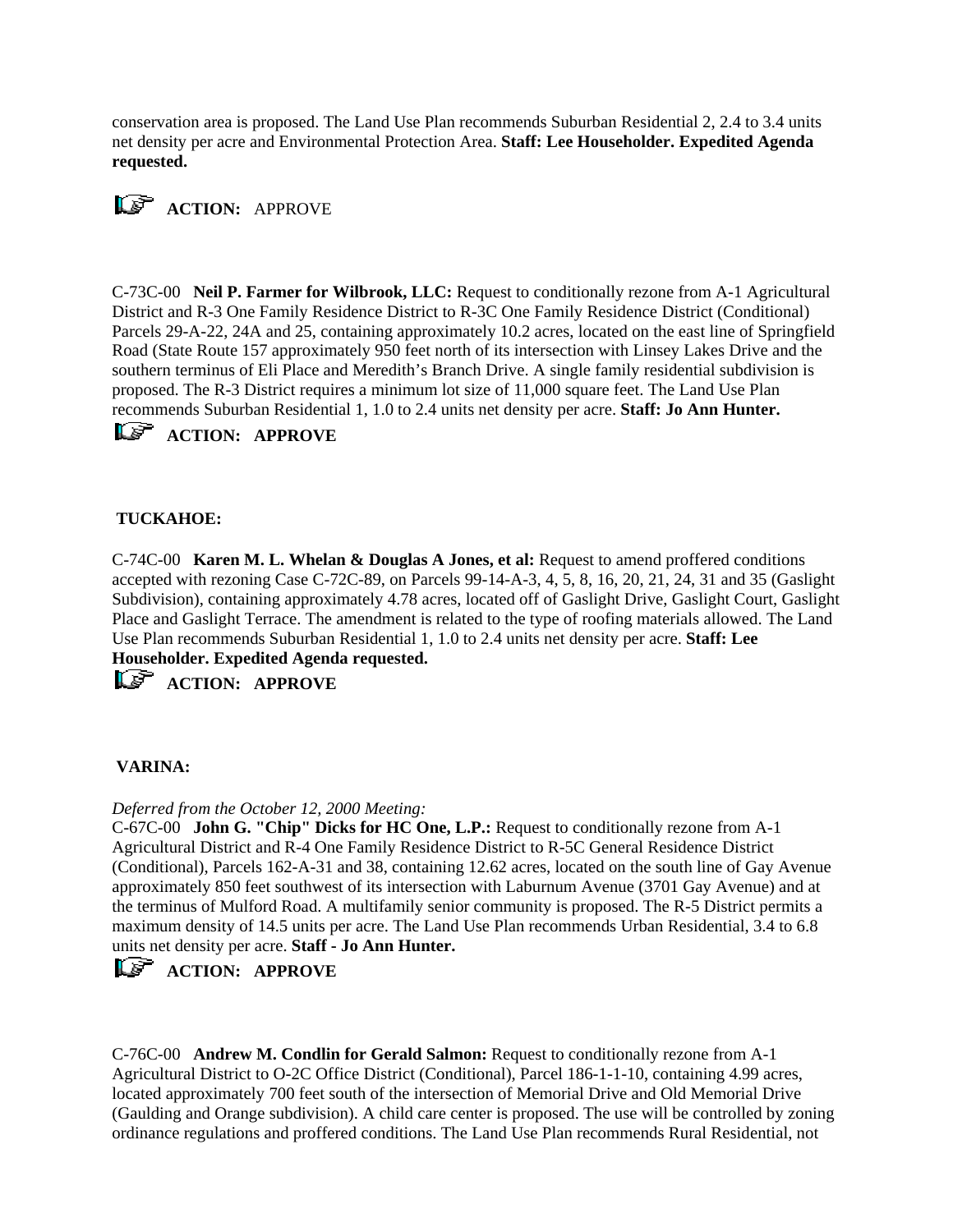exceeding 1.0 unit net density per acre. **Staff: Jo Ann Hunter.**  *ACTION: APPROVE* 

C-77C-00 **Charles H. Rothenberg for Palms Associates and H & M Investment Corporation:**  Request to conditionally rezone from R-4C One Family Residence District (Conditional) to R-5C General Residence District (Conditional) Parcels 162-13-A-1 thru 10, 161-29-B-1 thru 3, 162-13-B-4 thru 6, 162- A-6C and 6E, containing 11.91 acres, located on the north line of Gay Avenue adjacent to Lakefield Mews apartments approximately 870 feet west of its intersection with Millers Lane. The applicant proposes no more than 120 apartment units to be developed on the property. The Land Use Plan recommends Suburban Residential 2, 2.4 to 3.4 units net density per acre and Multi-Family Residential, 6.8 to 19.8 units net density per acre. Staff: **Lee Householder.** 

## *ACTION: APPROVE*

### **BROOKLAND:**

### *Deferred from the September 14, 2000 Meeting:*

C-36C-00 **Gloria L. Freye for McDonald's Corp.:** Request to conditionally rezone from R-3 One Family Residence District to O-2C Office District (Conditional) and B-2C Business District (Conditional), Parcels 61-A-2 and 31, containing 2.046 acres, located on the west line of Staples Mill Road approximately 160 feet north of Parham Road and on the north line of Parham Road approximately 170 feet west of Staples Mill Road (U. S. Route 33). A fast food restaurant with drive through is proposed. The use will be controlled by proffered conditions and zoning ordinance regulations. The Land Use Plan recommends Office. **Staff – Mark Bittner. Deferral requested to January 11, 2001** 

# *CF* ACTION: DEFER 01/11/01

### *Deferred from the October 12, 2000 Meeting:*

P-8-00 **Heidi H. Parker for RCTC Wholesale Corp.:** Request for a provisional use permit in accordance with Sections 24-95(a)(3) and 24-122.1 of Chapter 24 of the County Code in order to extend the height of the existing tower, on part of Parcel 116-A-13, containing 4,200 square feet of leased area, located on the east line of Westmoreland Street approximately 400 feet south of its intersection with Jacques Street (2001 Westmoreland Street). The site is zoned M-1 Light Industrial District. The Land Use Plan recommends Heavy Industry. **Staff - Jo Ann Hunter. Expedited Agenda requested** 

## *ACTION: APPROVE*

### *Deferred from the October 12, 2000 Meeting:*

C-53C-00 **Henry L. Wilton for Wilton Development Corp.:** Request to conditionally rezone from R-4 One Family Residence District to RTHC Residential Townhouse District (Conditional), R-5C General Residence District (Conditional) and O-2C Office District (Conditional), Parcels 82-A-14 through 18 & 20 and Parcels 82-7-A-2 & 9, containing 28.4 acres, located on the west line of Staples Mill Road at its intersection with Dublin Street. Residential and office uses are proposed. The RTH District allows a density of 9 units per acre. The R-5 District allows a density of 14.5 units per acre. The office use will be controlled by proffered conditions and zoning ordinance regulations. The Land Use Plan recommends